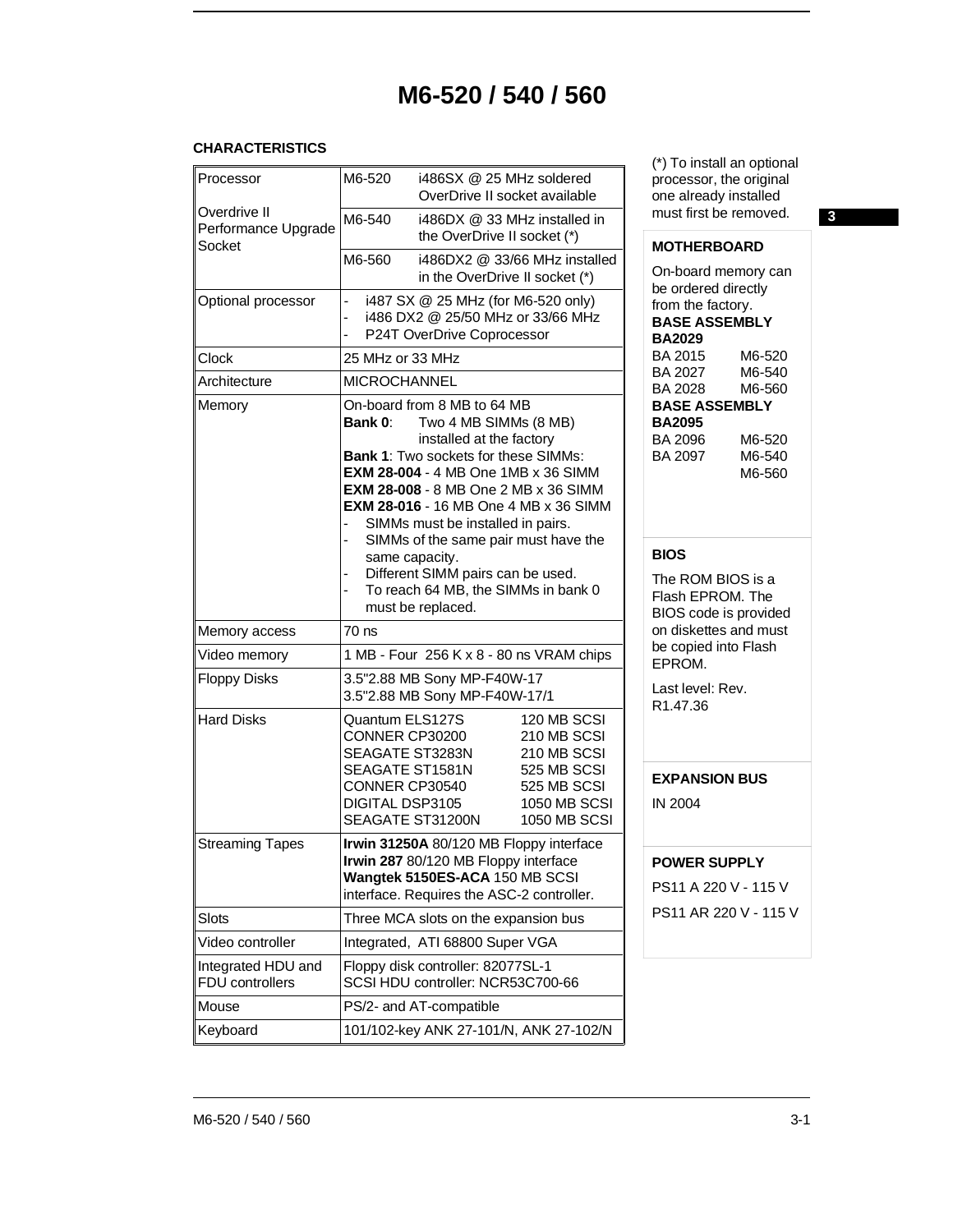# **MOTHERBOARD**

|        | <b>LEVEL</b>    | <b>D.R.S.</b><br><b>CODE</b> | <b>ROM BIOS</b>                                                                                                                                                                                                                                                                 | <b>NOTES</b>                                                                                                                                                                                                                                                                                                                        |
|--------|-----------------|------------------------------|---------------------------------------------------------------------------------------------------------------------------------------------------------------------------------------------------------------------------------------------------------------------------------|-------------------------------------------------------------------------------------------------------------------------------------------------------------------------------------------------------------------------------------------------------------------------------------------------------------------------------------|
| BA2029 | Nasc.           |                              | The ROM BIOS<br>is a Flash<br>EPROM. The<br>BIOS code is<br>provided on<br>diskettes and<br>must be copied<br>into the Flash<br>EPROM.<br>The following<br><b>BIOS</b> versions<br>are used:<br>X0.37.30<br>R1.47.32<br>-<br>R <sub>1.47.36</sub><br>See the specific<br>table. | Base Assembly - Code BA2029 identifies the<br>printed circuit board on which the different<br>processors are installed. Depending on the<br>processor installed, the printed circuit board will be<br>identified with the BA name indicated further on.                                                                             |
|        | Lev. $01$       |                              |                                                                                                                                                                                                                                                                                 |                                                                                                                                                                                                                                                                                                                                     |
|        | Lev. $02$       |                              |                                                                                                                                                                                                                                                                                 |                                                                                                                                                                                                                                                                                                                                     |
|        | Lev. $03$       |                              |                                                                                                                                                                                                                                                                                 |                                                                                                                                                                                                                                                                                                                                     |
|        | Lev. $04$<br>МI |                              |                                                                                                                                                                                                                                                                                 | New printed circuit incorporating the updated<br>wirings.                                                                                                                                                                                                                                                                           |
|        | Lev. 04S1       |                              |                                                                                                                                                                                                                                                                                 | Component BT 481 KPJ-85 is no longer produced<br>and is replaced by BT 481AKPJ-110.<br>Since these boards are no longer manufactured,<br>this modification has effect at field level only.                                                                                                                                          |
|        | Lev. $04$<br>S2 |                              |                                                                                                                                                                                                                                                                                 | The 25 MHz i486SX processor is replaced by the<br>SL Enhanced 25 MHz i486SX processor.<br>10 uF - 16V capacitor C600 is installed between<br>pin 13 of component U24 and ground. This<br>corrects the problem of the SL Enhanced CPUs<br>crashing when the clock is generated before<br>the power supply voltage (+5 V) stabilizes. |
| BA2015 | Nasc.           | 588086J                      |                                                                                                                                                                                                                                                                                 | Motherboard used on the M6-520 Personal<br>Computer.<br>Soldered 25 MHz i486SX processor<br>Overdrive II socket available<br>This board experienced the same evolution as<br>BASE ASSEMBLY BA2029.                                                                                                                                  |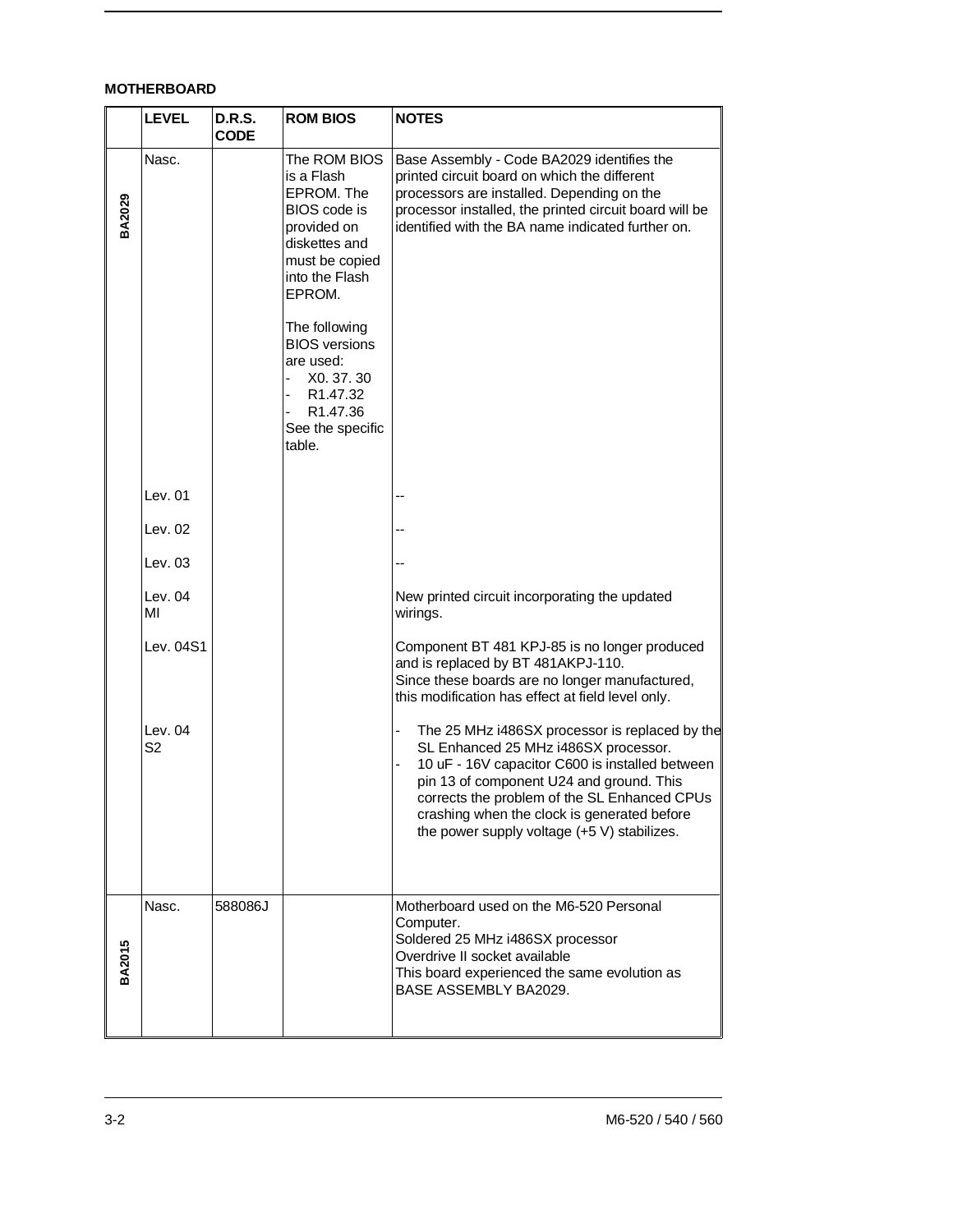|               | <b>LEVEL</b>       | <b>D.R.S.</b><br><b>CODE</b> | <b>ROM BIOS</b>                                                                                                                                                                      | <b>NOTES</b>                                                                                                                                                                                                                                                                                                                         |              |
|---------------|--------------------|------------------------------|--------------------------------------------------------------------------------------------------------------------------------------------------------------------------------------|--------------------------------------------------------------------------------------------------------------------------------------------------------------------------------------------------------------------------------------------------------------------------------------------------------------------------------------|--------------|
| BA2027        | Nasc.              | 588088U                      |                                                                                                                                                                                      | Motherboard used on the M6-540 Personal<br>Computer.<br>33 MHz i486SX processor installed in the<br>Overdrive II socket.<br>This board experienced the same evolution as<br>BASE ASSEMBLY BA2029.                                                                                                                                    | $\mathbf{3}$ |
| BA2028        | Lev.<br>Nasc.      | 588089V                      |                                                                                                                                                                                      | Motherboard used on the M6-560 Personal<br>Computer.<br>33/66 MHz i486SX processor installed in the<br>Overdrive II socket.<br>This board experienced the same evolution as<br>BASE ASSEMBLY BA2029.                                                                                                                                 |              |
| <b>BA2095</b> | Nasc.              |                              | The ROM BIOS<br>is a Flash<br>EPROM.<br>The following<br><b>BIOS</b> versions<br>are used:<br>X0.37.30<br>R <sub>1.47.32</sub><br>R <sub>1.47.36</sub><br>See the specific<br>table. | Base Assembly - Code BA2029 identifies the<br>printed circuit board on which the different<br>processors are installed. Depending on the<br>processor installed, the printed circuit board will be<br>identified with the BA name indicated further on.<br>Replaces BA2029.                                                          |              |
|               | Lev. 01<br>Lev. 02 |                              |                                                                                                                                                                                      | New printed circuit incorporating the updated<br>wirings.<br>Component BT 481 KPJ-85 is no longer produced<br>and is replaced by BT 481AKPJ-110.                                                                                                                                                                                     |              |
|               | Lev. 03            |                              |                                                                                                                                                                                      | The 25 MHz i486SX processor is replaced by the<br>SL Enhanced 25 MHz i486SX processor.<br>10 uF - 16 V capacitor C600 is installed between<br>pin 13 of component U24 and ground. This<br>corrects the problem of the SL Enhanced CPUs<br>crashing when the clock is generated before<br>the power supply voltage (+5 V) stabilizes. |              |
| <b>BA2096</b> | Nasc.              | 589854Z                      |                                                                                                                                                                                      | Motherboard used on the M6-520 Personal<br>Computer.<br>Replaces BA2015.<br>This board has experienced the same evolution as<br>BASE ASSEMBLY BA2095.                                                                                                                                                                                |              |
| BA2097        | Nasc.              | 589855S                      |                                                                                                                                                                                      | Motherboard used on the M6-540 and M6-560<br>Personal Computers.<br>Replaces BA2027 and BA2028.<br>This board has experienced the same evolution as<br>the BASE ASSEMBLY.                                                                                                                                                            |              |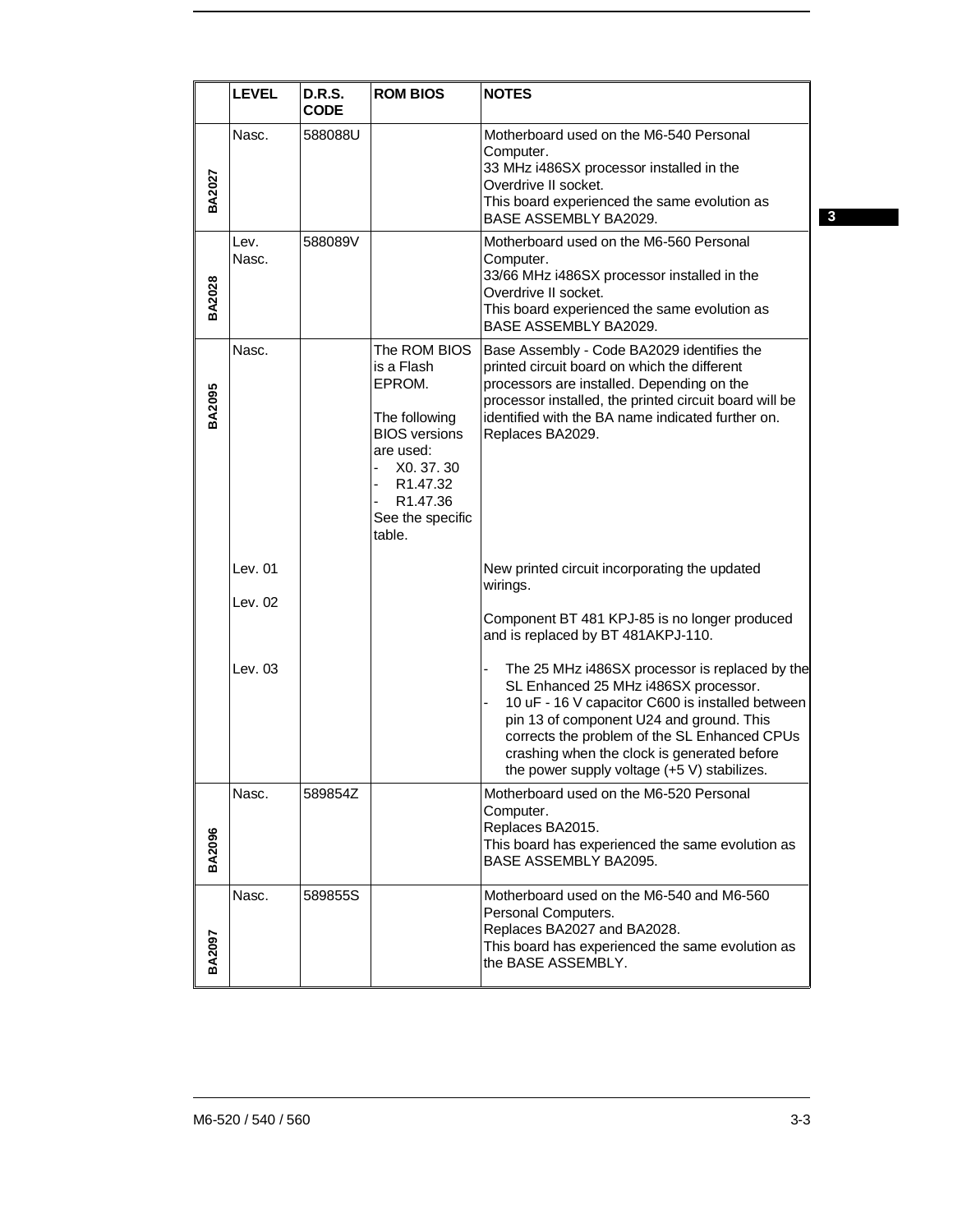# **MOTHERBOARD INTEGRATED CONTROLLERS**

| <b>MOTHER-</b><br><b>BOARD</b> | <b>INTEGRATED CONTROLLERS</b> |                                                                                                     |
|--------------------------------|-------------------------------|-----------------------------------------------------------------------------------------------------|
| <b>BA 2015</b>                 | <b>CPU: M6-520</b>            | i486 SX @ 25 MHz soldered on the motherboard                                                        |
| <b>BA 2027</b>                 | M6-540                        | i486 DX @ 33 MHz installed in the Overdrive II                                                      |
| <b>BA 2028</b>                 |                               | Performance Upgrade Socket                                                                          |
| <b>BA 2096</b>                 | M6-560                        | i486 DX2 @ 33/66 MHz installed in the Overdrive II                                                  |
| <b>BA 2097</b>                 |                               | Performance Upgrade Socket                                                                          |
|                                |                               | OverDrive II Performance Upgrade Socket: This socket can host the                                   |
|                                |                               | following processors: i487 SX - i486 DX2 - Overdrive Processor P24T                                 |
|                                |                               | Mad River Module This board is soldered on the motherboard and performs<br>the following functions: |
|                                |                               | Memory control                                                                                      |
|                                |                               | CPU memory interfaceU                                                                               |
|                                |                               | DMA control<br>$\sim$ 10 $\pm$                                                                      |
|                                |                               | MicroChannel control                                                                                |
|                                | Galaxy                        | I/O controller. This component integrates the following functions:                                  |
|                                |                               | - Microchannel interface for internal peripherals                                                   |
|                                |                               | - Interrupt control                                                                                 |
|                                | - Timer                       |                                                                                                     |
|                                |                               | - Keyboard and mouse control                                                                        |
|                                |                               | - Real time clock and CMOS logic control                                                            |
|                                |                               | - Serial (COM1 and COM2) and parallel interface                                                     |
|                                |                               | - 82077 floppy disk controller support                                                              |
|                                |                               | - EPROM control                                                                                     |
|                                |                               | Socket for the secondary level cache module                                                         |
|                                | NCR53C700-66 SCSI controller  |                                                                                                     |
|                                | 82077SL-1                     | Floppy disk controller                                                                              |
|                                | ATI 68800<br><b>BT481</b>     | SuperVGA controller<br>Video RAM DAC                                                                |
|                                | ATI-18811                     |                                                                                                     |
|                                | <b>ICD2027</b>                | Video programmable clock generator<br>System programmable clock generator                           |
|                                | <b>BIOS Flash EPROM</b>       |                                                                                                     |
|                                | <b>EYE</b>                    | Allows tests to be run on the video subsystem                                                       |
|                                | <b>RTC DS1387</b>             | <b>CMOS Real Time Clock</b>                                                                         |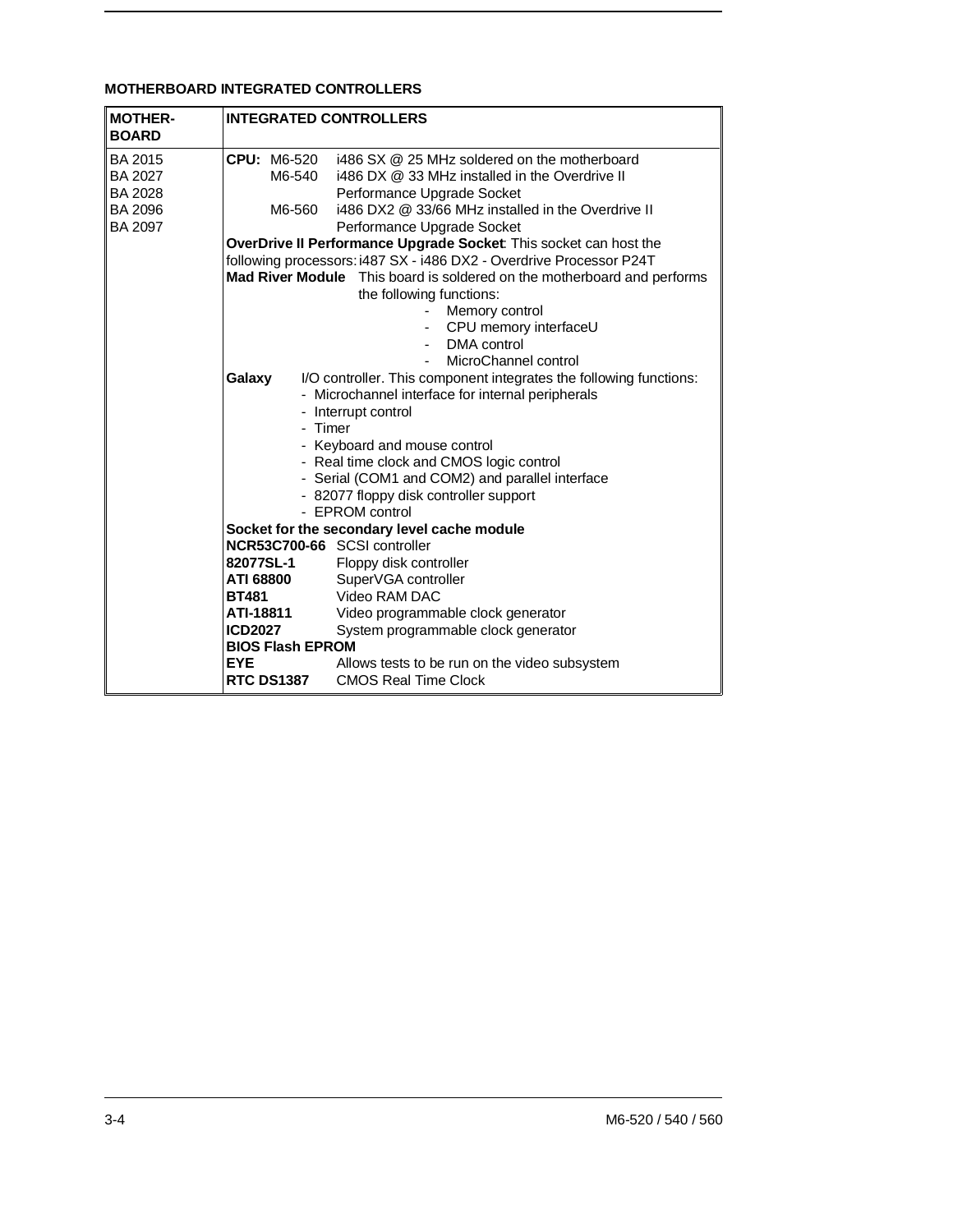### **BOARDS**

| <b>FUNCTION</b>                                                    | <b>DESCRIPTION</b>                              | D.R.S. CODE                              | <b>CHARACTERISTICS</b>                                                               |
|--------------------------------------------------------------------|-------------------------------------------------|------------------------------------------|--------------------------------------------------------------------------------------|
| Motherboard                                                        | BA 2015<br><b>BA 2027</b><br>BA 2028<br>BA 2096 | 588086J<br>588088U<br>588089V<br>589854Z | M6-520 motherboard<br>M6-540 motherboard<br>M6-560 motherboard<br>M6-520 motherboard |
|                                                                    | BA 2097                                         | 589855S                                  | M6-540 / 560 motherboard                                                             |
| PS11 A power supply<br>PS11 A power supply<br>PS11 AR power supply | 220 V                                           | 588062 Z                                 |                                                                                      |
| PS11 AR power supply<br>Bus expansion board                        | 110V<br><b>IN 2004</b>                          | 589579 D<br>558049 M                     |                                                                                      |

## **USER DISKETTE**

| <b>ILEVEL</b> | <b>NOTES</b>                                                                                 |
|---------------|----------------------------------------------------------------------------------------------|
| Lev. 1.02     |                                                                                              |
| Lev. 1.03     | New user diskette that solves configuration problems when memory address<br>conflicts occur. |
| Lev. 1.04     | New user diskette in which the bootstrap cycle is modified.                                  |

#### **SYSTEM TEST**

| <b>LEVEL</b>      | <b>NOTES</b> |
|-------------------|--------------|
| $\vert$ 1.0 upd 2 |              |

## **ENHANCED VIDEO DRIVER**

| ∥LEVEL             | <b>NOTES</b>                                                                                                |
|--------------------|-------------------------------------------------------------------------------------------------------------|
| LATI EVD Ver. 1.02 |                                                                                                             |
| ∥ATI EVD Ver. 1.04 | This version corrects the faults encountered during the test on the<br>configurability of certain monitors. |

#### **POWER SUPPLY**

| <b>POWER SUPPLY</b>     | <b>LEVEL</b> | <b>DESCRIPTION</b> |
|-------------------------|--------------|--------------------|
| <b>IPS11 A - 220 V</b>  |              |                    |
| <b>IPS11 A - 115 V</b>  |              |                    |
| <b>IPS11 AR - 220 V</b> |              |                    |
| <b>IPS11 AR - 115 V</b> |              |                    |

# **NOTES ON COMPATIBILITY**

| <b>BOARD OR HW/SW</b><br><b>IDEVICE</b> | <b>DESCRIPTION</b> |
|-----------------------------------------|--------------------|
|                                         |                    |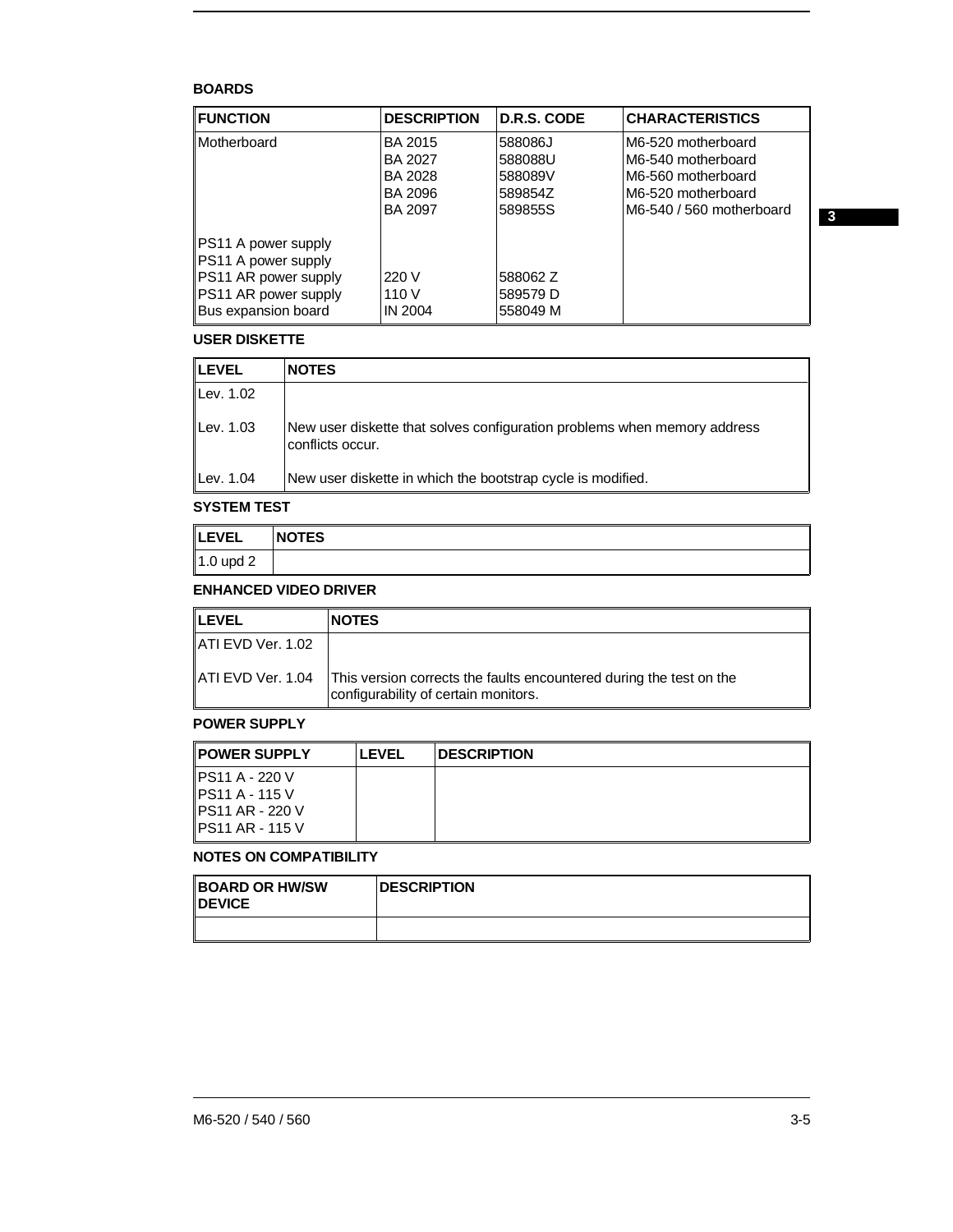## **SOFTWARE DRIVERS**

| <b>DRIVER</b>        | <b>NOTES</b>                                                                                                                                                                                                                                    |
|----------------------|-------------------------------------------------------------------------------------------------------------------------------------------------------------------------------------------------------------------------------------------------|
| NCR Driver Ver. 0.00 | NCR drivers are supplied on two 1.44 MB floppy diskettes and<br>include the drivers for the following magnetic peripherals:<br>1 <sup>ST</sup> floppy: DOS-Windows, NT-Windows, Novell, OS/2 2.1<br>2 <sup>ND</sup> floppy: SCO_UNIX 3.2v4.0/42 |
| NCR Driver Ver. 0.04 | This version corrects some of the faults encountered during the<br>test on the configurability of some of the drivers on SCSI channel.                                                                                                          |
| NCR Driver Ver, 0.05 | Some of the faults encountered during the test phase are corrected.                                                                                                                                                                             |

#### **BIOS**

| <b>LEVEL</b>         | <b>NOTES</b>                                                                                                                                                                                                                             |
|----------------------|------------------------------------------------------------------------------------------------------------------------------------------------------------------------------------------------------------------------------------------|
| X 0.36.27            |                                                                                                                                                                                                                                          |
| $X$ 0.37.30          | Corrects some of the faults encountered during the testing phase in the different<br>operating environments.                                                                                                                             |
| R <sub>1.47.32</sub> | Corrects some of the faults encountered during the testing phase in the different<br>operating environments.                                                                                                                             |
| R <sub>1.47.36</sub> | This new BIOS version corrects the following faults:<br>Problems encountered in the MOREMEM.COM program code<br>Problems with OS/2 when a second floppy diskette drive is installed<br>Problems in managing more than three serial ports |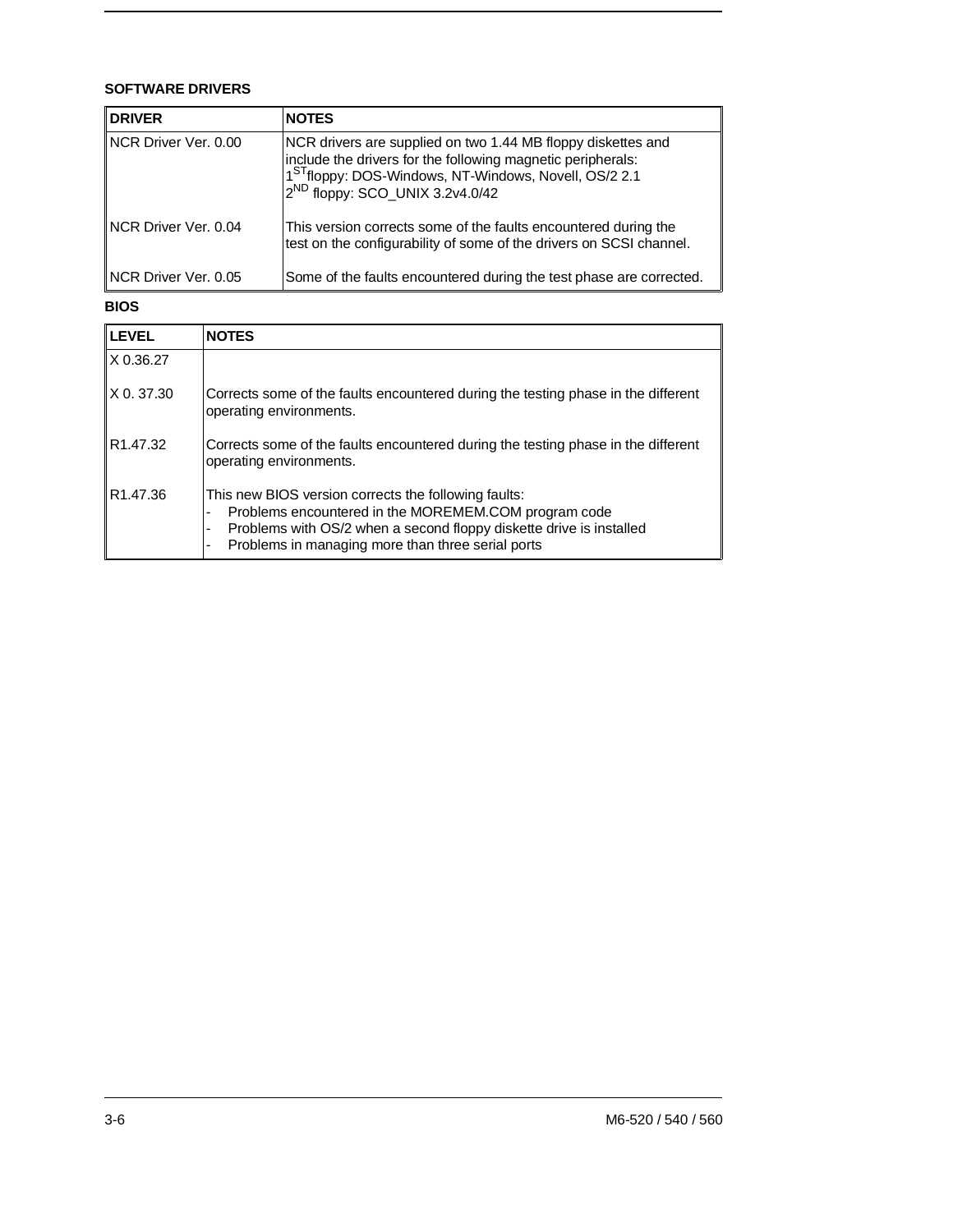# **SOFTWARE COMPATIBILITY**

| <b>OPERATING SYSTEMS</b>                                                                                                         | <b>NOTES</b>                                                            |   |
|----------------------------------------------------------------------------------------------------------------------------------|-------------------------------------------------------------------------|---|
| IBM DISK Operating System, DOS 3.3X, 4.XX, 5.XX<br>and later                                                                     | Up to seven SCSI HDUs can only be<br>managed from release 5.XX onwards. |   |
| Olivetti OS/2, from version 1.3 upd 2, 20.0<br>IBM Operating System/2 standard edition, Ver. 1.1,<br>1.2, 1.3 and later          |                                                                         | 3 |
| IBM Operating System/2 Extended Edition,<br>Ver. 1.1, 1.3 and later                                                              |                                                                         |   |
| OS/2 Presentation Manager Standard and extended<br>edition                                                                       |                                                                         |   |
| SCO OSF/Motif presentation manager<br><b>IBM AIX 1.1</b>                                                                         |                                                                         |   |
| SCO UNIX System V/386 3.2 Ver. 2 for MCA<br>IBM OS/2 LAN Server and Requestor                                                    |                                                                         |   |
| Olinet LAN Manager 1.1, 2.0<br>Novell Netware 386, Novell advanced netware<br>Windows 3.0 and later<br><b>IBM PC LAN Program</b> |                                                                         |   |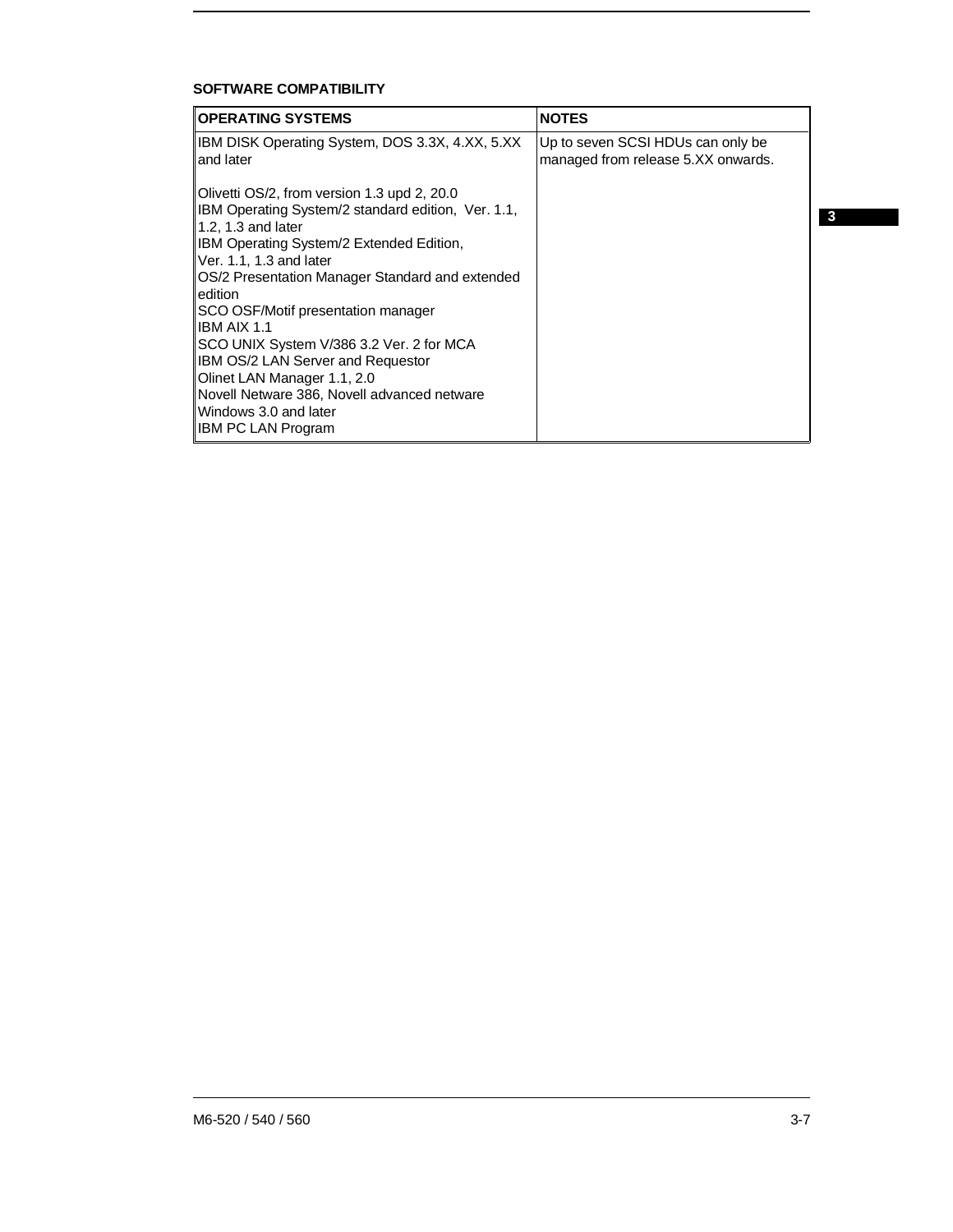# **HARDWARE COMPATIBILITY**

| <b>MODEM</b>                                                                                                                                                   | <b>I/O INTERFACE PRODUCTS</b>                                                                                                                                                      |
|----------------------------------------------------------------------------------------------------------------------------------------------------------------|------------------------------------------------------------------------------------------------------------------------------------------------------------------------------------|
| Hayes Smartmodem 1200P<br>Hayes Smartmodem 2400P<br>IBM PS/2 300/1200 Internal Modem/A<br>(6450349)                                                            | FUTURE DOMAIN HOST ADAPTER (MCS-<br>350)<br>IBM PS/2 Dual Async Adapter/A (6450347)                                                                                                |
| <b>EXPANSION MEMORIES</b>                                                                                                                                      | <b>MOUSE</b>                                                                                                                                                                       |
| IBM PS/2 80386 2-6 MB Exp. Memory Option<br>IBM PS/2 80386 2-8 MB Exp. Memory Option<br>Olivetti Memory Expansion board MEM 26-503<br>Profit System Elite 16/2 | IBM PS/2 Mouse (6450350)<br>Microsoft Serial Mouse<br>MSC PC Mouse PS/2<br>Olivetti New Advanced Mouse (GRD 25-025)                                                                |
| <b>DISPLAYS</b>                                                                                                                                                | <b>NETWORKING AND LAN PRODUCTS</b>                                                                                                                                                 |
| IBM PS/2 Monochrome Display 8503<br>IBM PS/2 Color Display 8512<br>IBM PS/2 Color Display 8513<br>IBM PS/2 Color Display 8514                                  | <b>IBM PC Network</b><br><b>IBM PC Network (Baseband Adapter)</b><br><b>IBM Token Ring Network</b><br>Novell Advanced netware Ver.2.12<br>3COM Network (Ethernet)<br>10NET Network |
| <b>GRAPHICS PRODUCTS</b>                                                                                                                                       | <b>OTHER PRODUCTS</b>                                                                                                                                                              |
| IBM PS/2 Display Adapter 8514/A<br>MATROX PG2 - 1281 HI-RES Graphics<br>Controller                                                                             | SOFTWARE SECURITY Parallel Port Block                                                                                                                                              |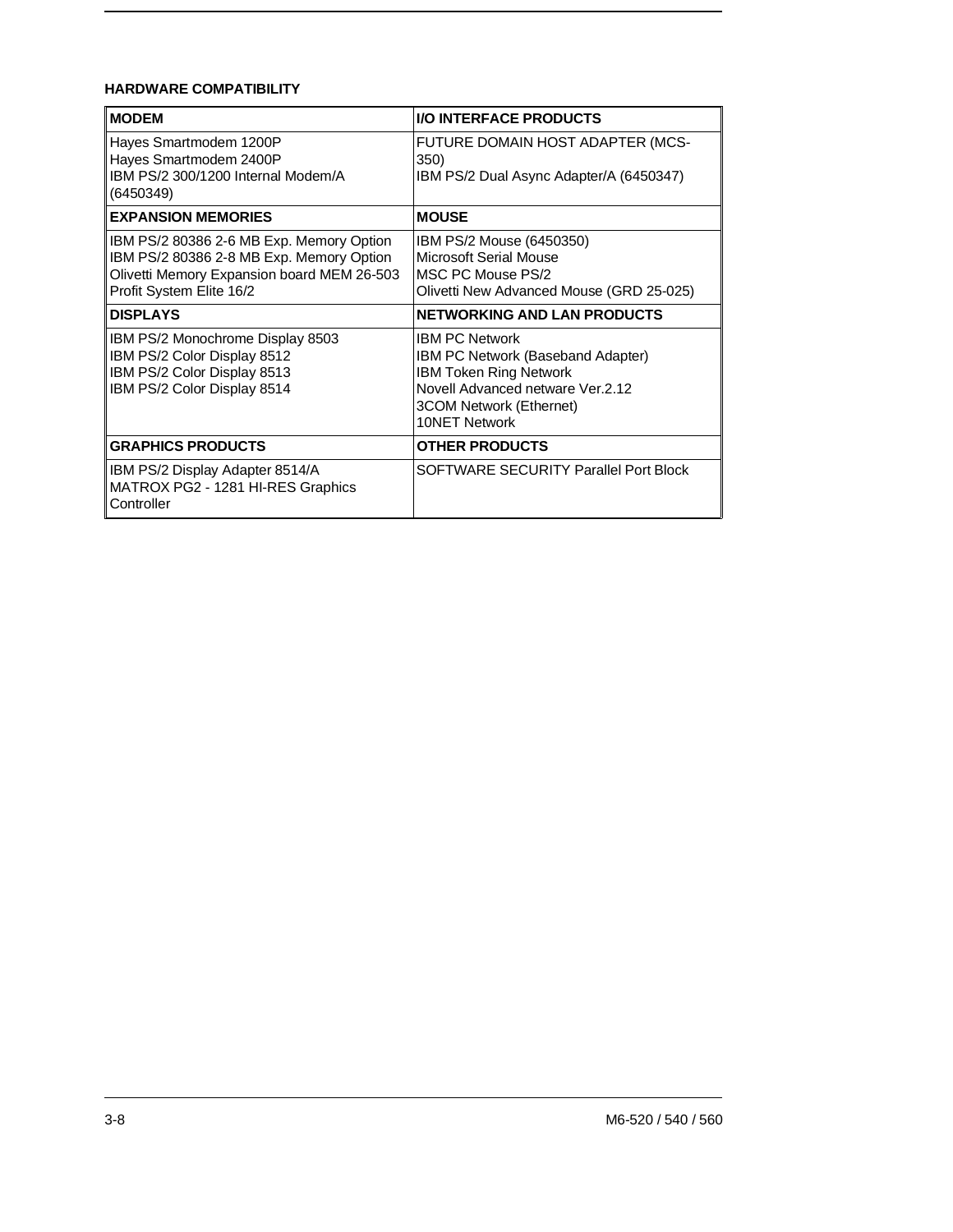# **MOTHERBOARD COMPONENTS AND JUMPERS**



\* BIOS Flash EPROM 28F010 on a 1 Mbit Dual In-Line chip BIOS Flash EPROM 28F010 on a 1 Mbit PQFP chip (as an alternative to the previous chip)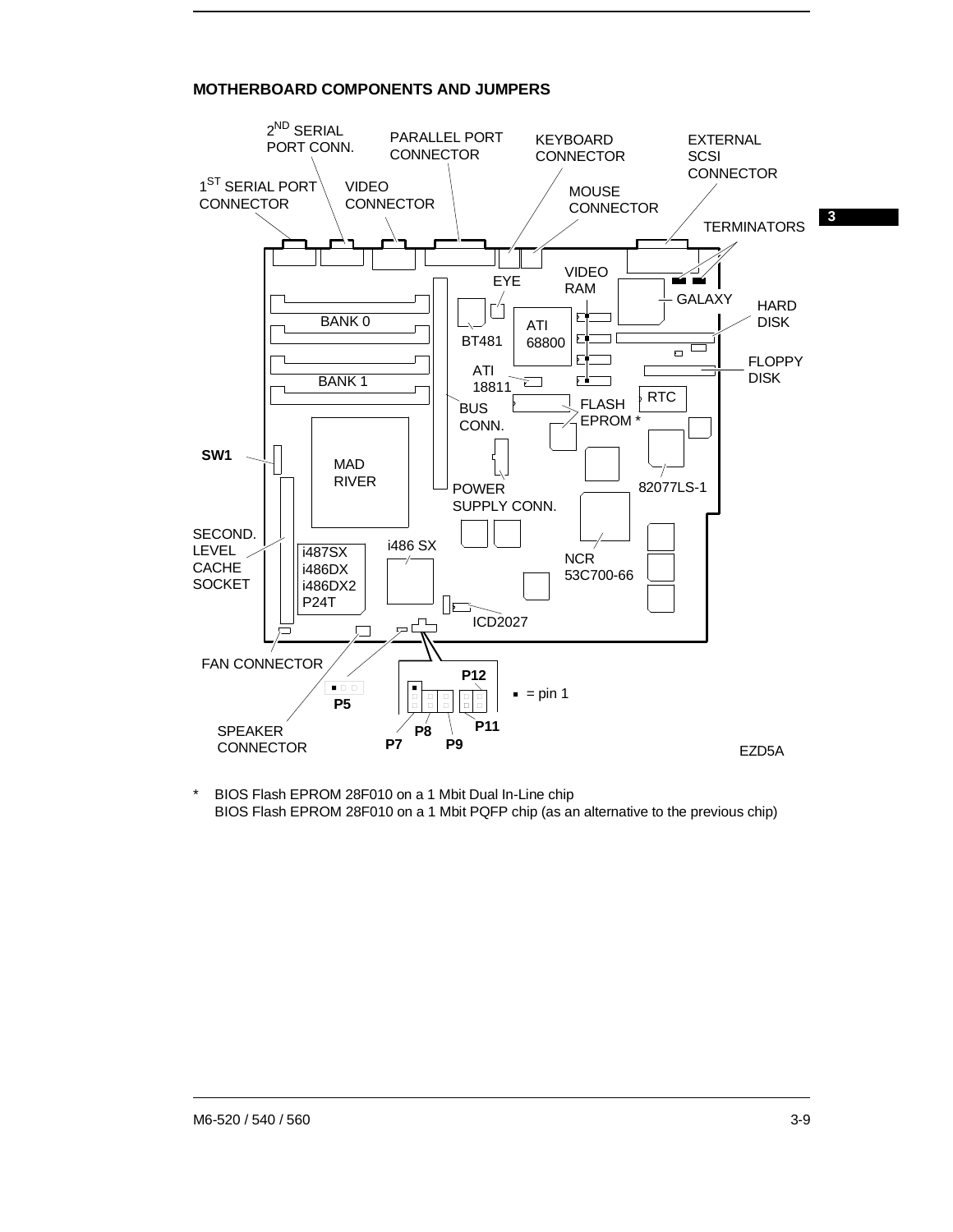#### **Jumper P5** - SCSI terminator enable

IN on 1 - 2 \* Enables the SCSI terminators (internal SCSI peripherals only)

IN on 2 - 3 Disables the SCSI terminators (when external SCSI peripherals are present)

#### **Jumper P7** - Power on password cancellation

To cancel the power on password and system configuration (excluding the video configuration), invert the setting of this jumper. If this jumper was in its default 1-2 position, move it to position 2-3. After the password is cancelled, restore the jumper to its default setting.

| Jumper installed<br>Jumper not installed * | <b>Jumper P8</b> - Floppy write enable - (Security feature)<br>Disables write operations on drives with floppy disk interface.<br>Enables write operations on drives with floppy disk interface. |
|--------------------------------------------|--------------------------------------------------------------------------------------------------------------------------------------------------------------------------------------------------|
| Jumper installed<br>Jumper not installed * | Jumper P9 - Serial and parallel port enable - (Security feature)<br>Disables serial ports COM 1, COM2, and the parallel port.<br>Enables serial ports COM 1, COM2, and the parallel port.        |
| Jumper installed                           | <b>Jumper P11</b> - Bootstrap enable from the serial ports - (Security feature)<br>Disables bootstrap from the serial ports.                                                                     |

Jumper not installed \* Enables bootstrap from the serial ports.

**Jumper P12** - Bootstrap enable from the floppy disk drive - (Security feature) Jumper installed Disables bootstrap from the floppy disk drive.<br>Jumper not installed \* Enables bootstrap from the floppy disk drive. Enables bootstrap from the floppy disk drive.

#### **DIP-Switch SW1**

| <b>DIP-SWITCH</b> |                                                                        | <b>FUNCTION</b>           | <b>SETTING</b> |                                                 | <b>DESCRIPTION</b>                                                                                    |
|-------------------|------------------------------------------------------------------------|---------------------------|----------------|-------------------------------------------------|-------------------------------------------------------------------------------------------------------|
| 1                 | 2<br>Selects the type of drive with<br>floppy disk interface (Drive A) |                           | ON             | <b>ON</b>                                       | 3.5", 1.44 MB floppy disk drive<br>Not available                                                      |
|                   |                                                                        |                           | OFF            | <b>ON</b>                                       | 3.5" 2.88 MB floppy disk *                                                                            |
|                   |                                                                        |                           | ON             | <b>OFF</b>                                      | 5.25" 1.2 MB floppy disk drive<br>Not available                                                       |
|                   |                                                                        |                           | <b>OFF</b>     | <b>OFF</b>                                      | 80/120 MB streamer<br>Not available                                                                   |
| 3                 | 4<br>Selects the type of drive with<br>floppy disk interface (Drive B) |                           | ON             | <b>ON</b>                                       | 3.5", 1.44 MB floppy disk drive<br>Not available                                                      |
|                   |                                                                        |                           | OFF            | <b>ON</b>                                       | 3.5" 2.88 MB floppy disk *                                                                            |
|                   |                                                                        | ON                        | <b>OFF</b>     | 5.25" 1.2 MB floppy disk drive<br>Not available |                                                                                                       |
|                   |                                                                        |                           | <b>OFF</b>     | <b>OFF</b>                                      | 80/120 MB streamer                                                                                    |
| 5                 |                                                                        |                           | OFF            |                                                 | Not used                                                                                              |
| 6                 |                                                                        |                           | OFF            |                                                 | Not used                                                                                              |
| $\overline{7}$    |                                                                        | System clock              | <b>ON</b>      |                                                 | 25 MHz (M6-520)                                                                                       |
|                   |                                                                        |                           | <b>OFF</b>     |                                                 | 33 MHz (M6-540 / M6-560)                                                                              |
| 8                 |                                                                        | <b>EPROM</b> write enable | ON             |                                                 | EPROM write is enabled. The<br>BIOS can be updated using<br>the appropriate USer Diskette<br>utility. |
|                   |                                                                        |                           | <b>OFF</b>     |                                                 | <b>EPROM</b> write disabled                                                                           |

\* Default setting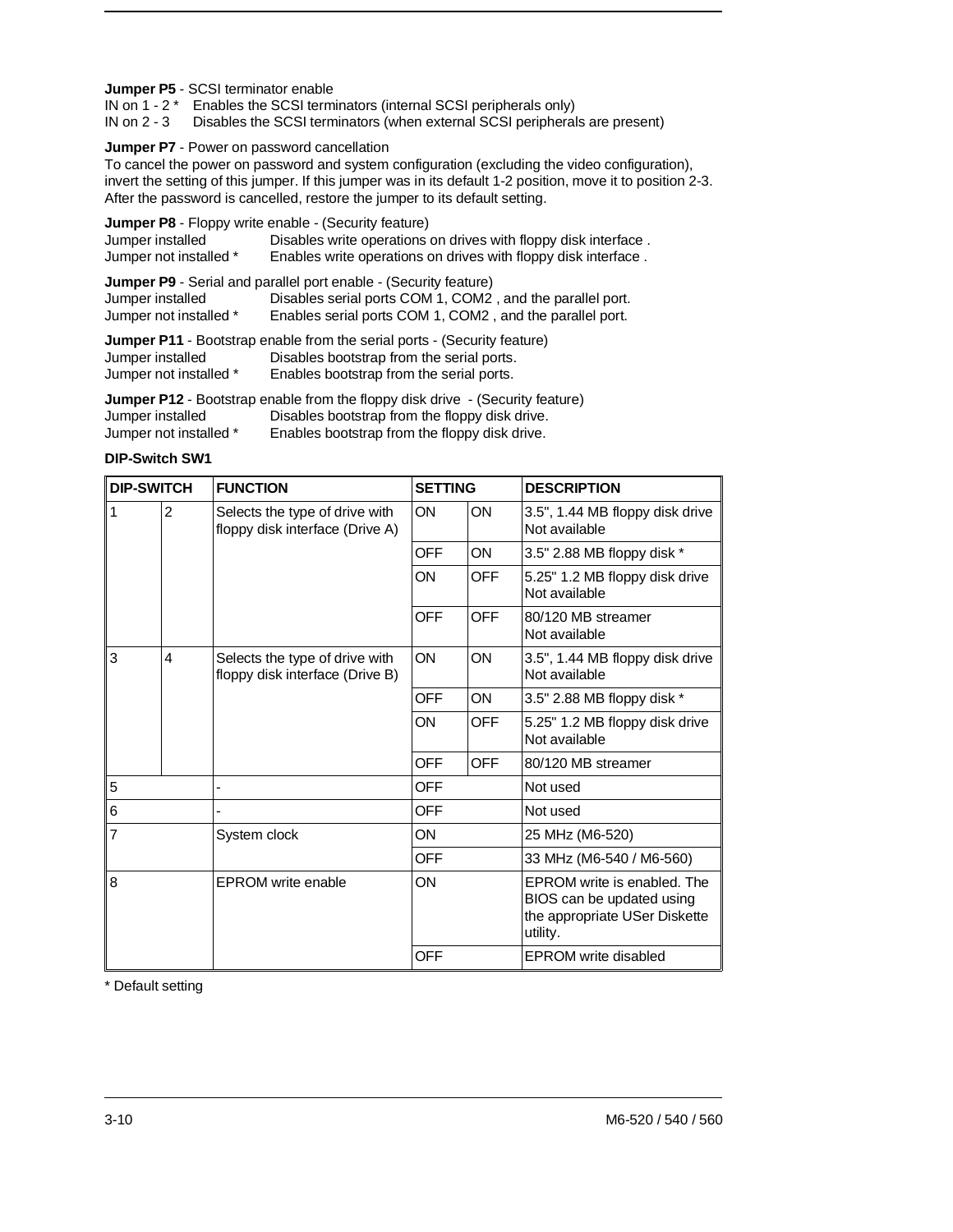#### **SCSI CHANNEL CONFIGURATION**

The rule to follow for configuring the SCSI channel is that all the devices connected (up to eight, controller included) must have a different identifier (SCSI ID) and that the bus is terminated at its ends only.

In all the configurations where peripherals are connected to the SCSI bus, the connection must not exceed the maximum length allowed for the SCSI channel, which is six meters.

#### **Rules for Assigning the SCSI ID**

**3**

Besides assigning a different address to the peripherals connected to the bus, the SCSI ID determines the priority for each one. On these systems, SCSI ID 0 is the highest priority while SCSI ID 7 is the lowest.

The absolute primary condition is that SCSI ID 0 be assigned to the system's first hard disk drive (the HDU in which the operating system is installed). This gives the first HDu highest priority.

Through the BIOS, the SCSI controller resident on the motherboard is always assigned a SCSI ID of 7. An increasing SCSI ID (from 0 to 6) is assigned to the SCSI peripherals beyond the first HDU. For greater configurability, highest priority is assigned to the HDUs, followed by the STUs, DATs and CD-ROMs.

| <b>SCSIID</b> |                                                      |  |      |                   |              |                         |
|---------------|------------------------------------------------------|--|------|-------------------|--------------|-------------------------|
| Periph.       | $1ST$ HDU $ 2ND$ PER. $ 3RD$ PER. $ 4TH$ PER. $ 5TH$ |  | PER. | 6TH<br><b>PER</b> | 7TH<br>'PER. | <b>SCSI</b><br>Control. |

The SCSI ID is assigned to each peripheral either via software, by means of the User Diskette, or by appropriately setting the jumpers or DIP-Switches on each peripheral. The SCSI ID of the SCSI controller is set at a fixed value of 7 and is assigned by the system BIOS.

#### **Termination Rules**

The SCSI channel must only be terminated at its ends (on the first and last device on the bus), therefore all terminators must be removed from the peripheral in-between. If there are no external SCSI drives, the primary HDU and the SCSI controller must always be terminated.



BASIC MODULE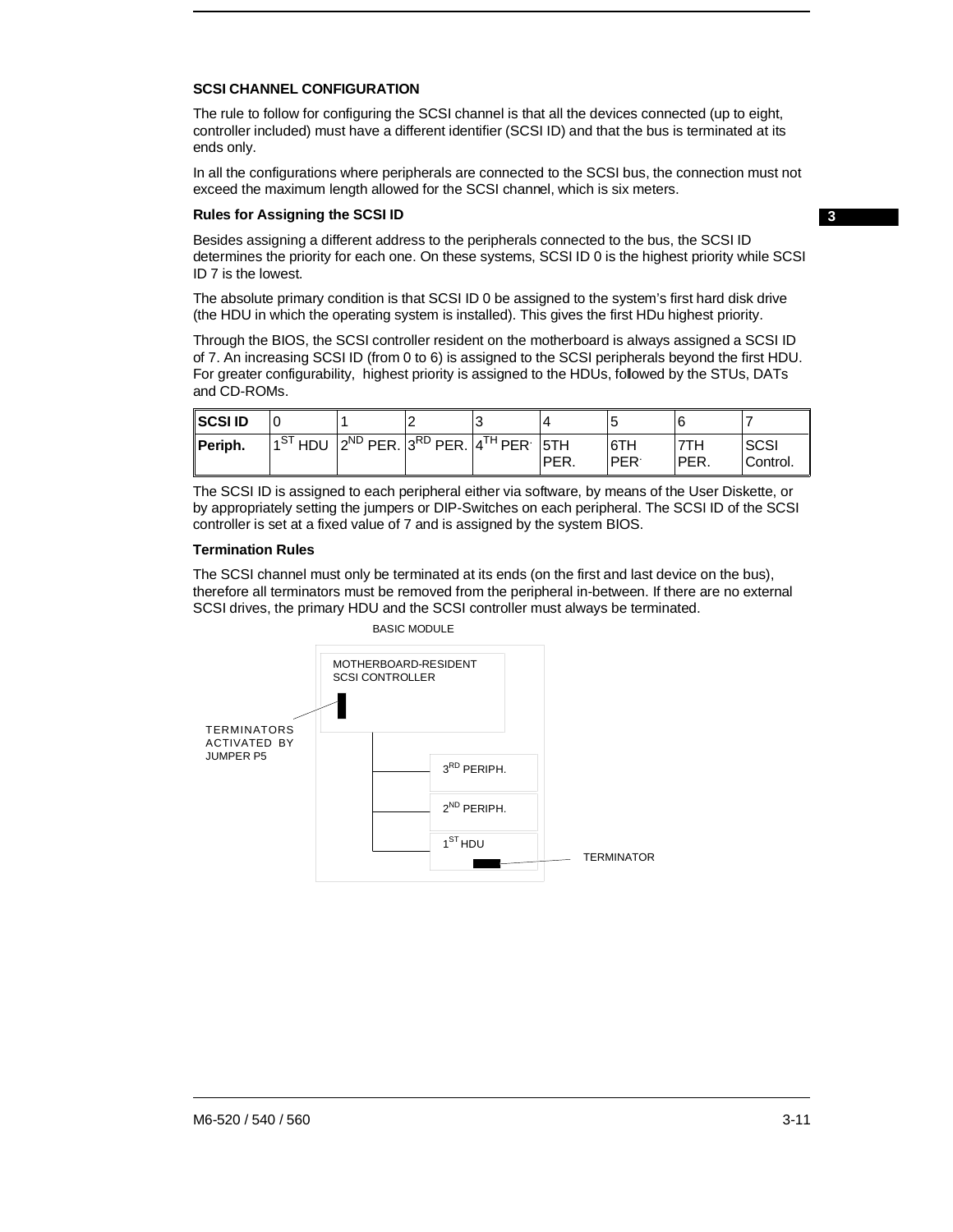If external SCSI peripherals are connected to the basic module, remove the terminators from the motherboard and only terminate the last external peripheral connected.



As seen previously, the SCSI controller is terminated by active terminators which can be either enabled or disabled by means of motherboard jumper P5. This operation must be performed manually during the installation phase.

The termination of peripherals connected inside the basic module must be made directly on the peripheral itself. Likewise, the termination of external SCSI peripherals connected to the basic module must be made directly on the peripheral itself.

| <b>LEVEL</b> | <b>NAME</b>      | <b>CONTROLLER FUNCTION</b> |                                                    |
|--------------|------------------|----------------------------|----------------------------------------------------|
| 1            | IRQ0             | 1                          | Channel 0 timer OUT                                |
| 2            | IRQ1             | 1                          | Keyboard                                           |
| 3 to 10 *    | IRQ <sub>2</sub> | 1                          | Interrupt issued from controller 2 to controller 1 |
| 3            | IRQ8             | 2                          | Real time clock                                    |
| 4            | IRQ9             | $\overline{2}$             | Video Software redirected to IRQ2                  |
| 5            | <b>IRQ10</b>     | $\overline{2}$             | Free                                               |
| 6            | <b>IRQ11</b>     | $\overline{2}$             | Free                                               |
| 7            | <b>IRQ12</b>     | $\overline{2}$             | Mouse                                              |
| 8            | IRQ13            | 2                          | Coprocessor                                        |
| 9            | IRQ14            | 2                          | Hard disk controller                               |
| 10           | <b>IRQ15</b>     | $\overline{2}$             | Free                                               |
| 11           | IRQ3             | 1                          | Serial port 2                                      |
| 12           | IRQ4             | 1                          | Serial port 1                                      |
| 13           | IRQ5             | 1                          | Parallel port 2                                    |
| 14           | IRQ6             | 1                          | Floppy disk controller                             |
| 15           | IRQ7             | 1                          | Parallel port 1                                    |

### **INTERRUPT LEVELS**

\* The priority level depends on the the interrupt selected. For example, if interrupt IRQ11 is selected the priority level is 6, or if interrupt IRQ15 is selected the priority level is 10.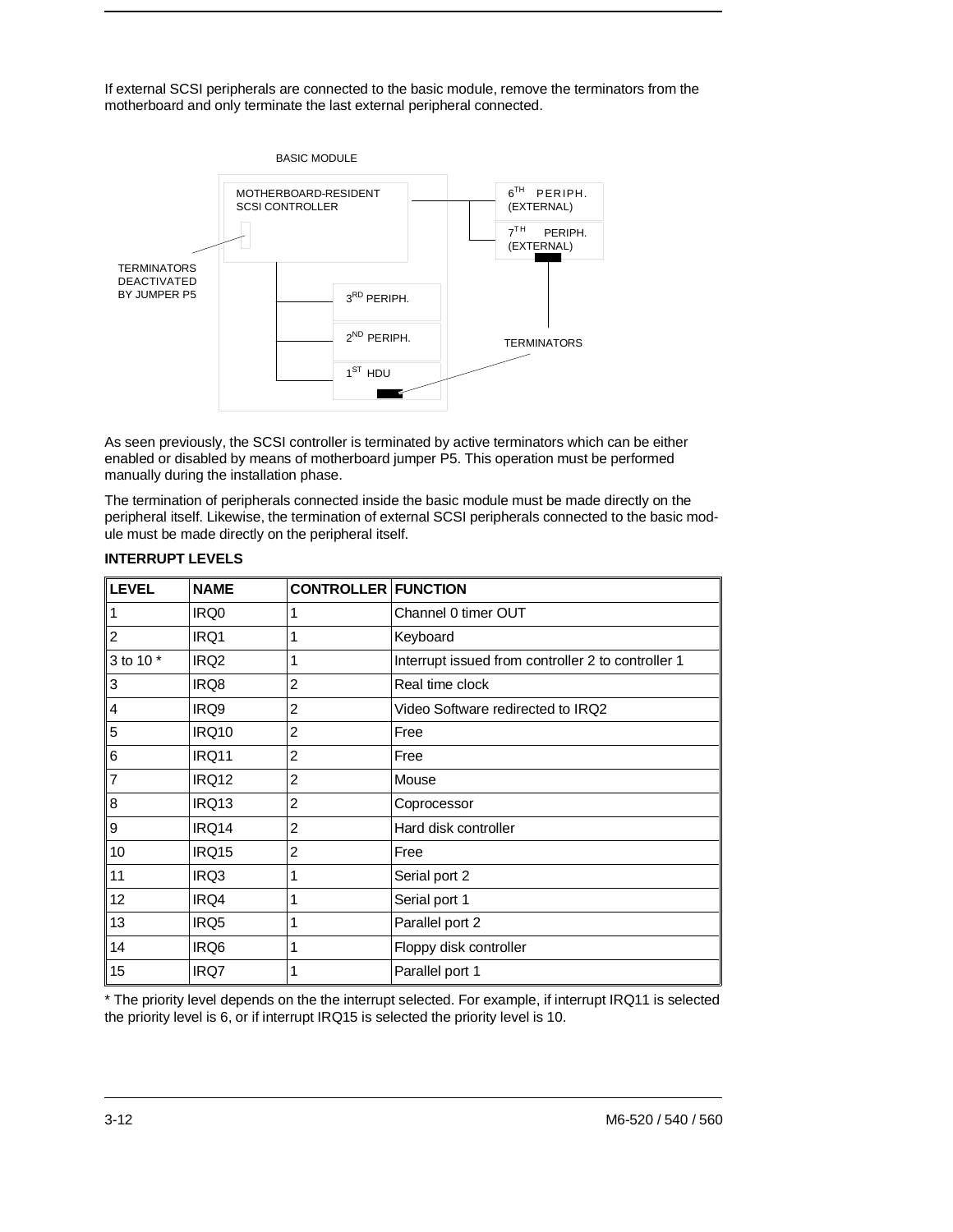# **DMA CHANNELS**

| <b>CHANNEL</b> | <b>NUMBER OF BITS</b> | <b>FUNCTION</b>                         |
|----------------|-----------------------|-----------------------------------------|
|                | 8                     | Reserved                                |
|                | 8                     | Free                                    |
| 12             | 8                     | Floppy disk transfers                   |
| 3              | 8                     | Video                                   |
| 4              | 16                    | Used for the cascade connection of DMA1 |
| 5              | 16                    | Free                                    |
| 6              | 16                    | Free                                    |
|                | 16                    | Free                                    |

# **I/O ADDRESS MAP**

| <b>ADDRESS</b> | <b>FUNCTION</b>        | <b>ADDRESS</b>    | <b>FUNCTION</b>        |
|----------------|------------------------|-------------------|------------------------|
| 000-01Fh       | DMA controller (0-3)   | 0E0-0E4 h         | Reserved               |
| $020-02F$ h    | Interrupt controller 1 | 0F0-0F1 h         | Coprocessor reset      |
| 040-05Fh       | Timer                  | 100-10Fh          | Reserved               |
| 060-06Fh       | Keyboard controller    | 201-208 h         | Game port              |
| 070-071 h      | Real time clock        | 278-27Fh          | Parallel port 2 (LPT2) |
| 074-076 h      | <b>NVRAM</b>           | 2F8-2FF h         | Serial port 2 (COM2)   |
| 078-07C h      | EEPROM                 | 378 - 37F h       | Parallel port 1 (LPT1) |
| 081-08Fh       | DMA page registers     | 3BC - 3BF h       | Reserved               |
| 090-096 h      | Reserved               | 3C <sub>3</sub> h | Video controller       |
| 0A0-0A1 h      | Interrupt controller 2 | 3F0-3F7 h         | Floppy disk controller |
| ∣0C0-0DF h     | DMA controller (4-7)   | 3F8-3FF h         | Serial port 1 (COM1)   |

**3**